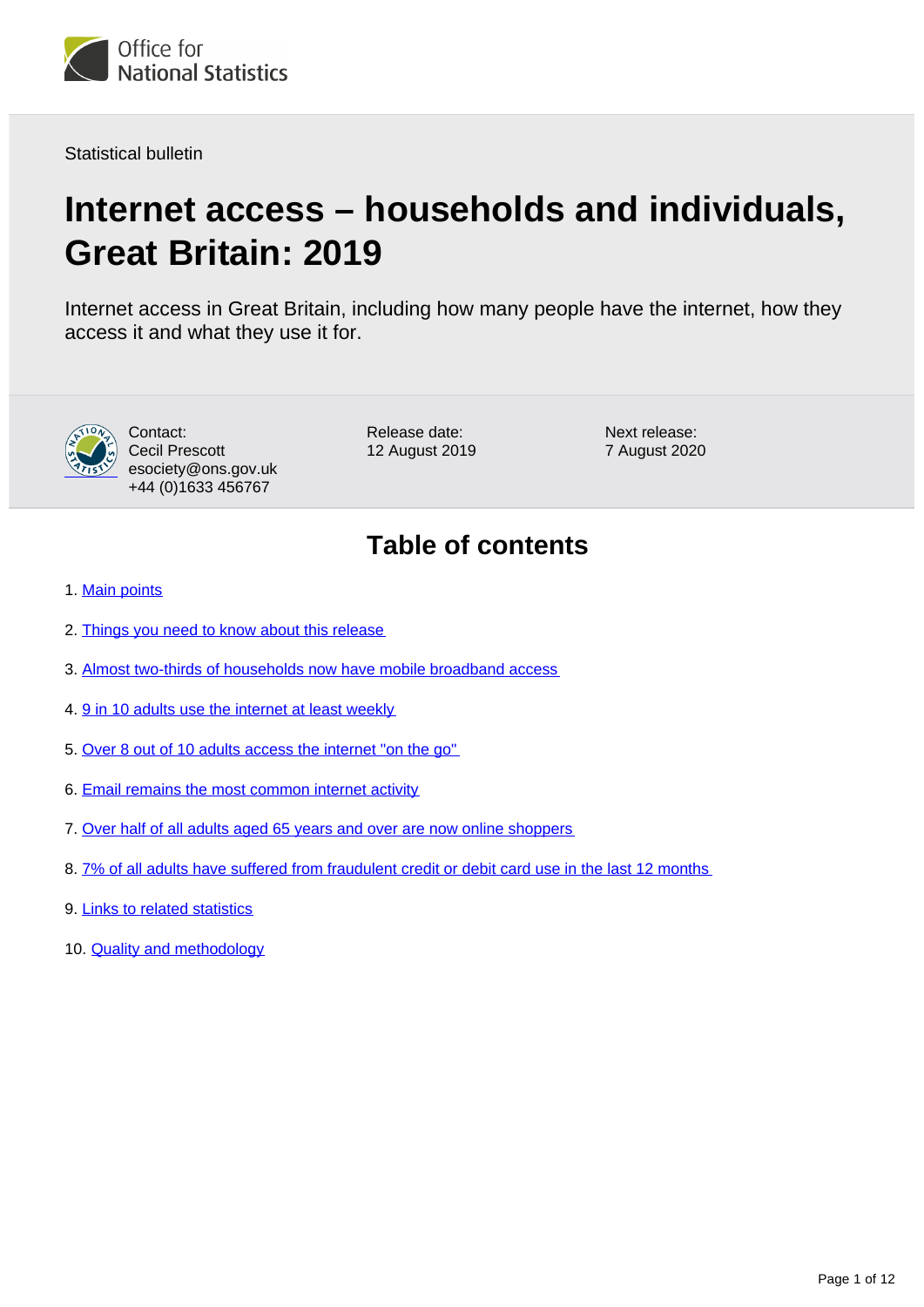# <span id="page-1-0"></span>**1 . Main points**

- 87% of all adults used the internet daily or almost every day in 2019.
- In 2019, 61% of households without the internet did not feel that they needed the internet.
- In 2019, for the first time, more than half of adults aged 65 years and over shopped online, at 54%.
- The percentage of adults who make video or voice calls over the internet has more than trebled over the past decade, to 50% in 2019.
- In 2019, 7% of adults suffered fraudulent debit or credit card use from using the internet in the last 12 months.

### <span id="page-1-1"></span>**2 . Things you need to know about this release**

The Internet Access Survey results are derived from the Opinions and Lifestyle Survey (OPN). Estimates for 2019 in this release refer to data collected in the January, February and April 2019 modules of the OPN.

The Office for National Statistics (ONS) first collected statistics on internet access in 1998. Since then, various changes have been made to the Internet Access Survey, including the publication of annual results since 2006. Where possible, we make comparisons over time, however, time series comparisons vary, as the survey questions change from year to year.

"On the go" refers to accessing the internet, away from home or work.

Figures that are the sum of components and calculations of annual increases in this release are calculated using unrounded figures. Comparisons using the accompanying [datasets](https://www.ons.gov.uk/peoplepopulationandcommunity/householdcharacteristics/homeinternetandsocialmediausage/bulletins/internetaccesshouseholdsandindividuals/2019/relateddata) may be subject to rounding errors.

### **Comparisons with Internet users**

Comparisons made between estimates in this release and the [Internet users, UK: 2019](https://www.ons.gov.uk/businessindustryandtrade/itandinternetindustry/bulletins/internetusers/2019) publication should be undertaken with caution. The Internet access – households and individuals statistical bulletin provides more information on the range of activities carried out using the internet but the estimates are derived from the Opinions and Lifestyle Survey, which has a smaller sample size than the Labour Force Survey from which estimates for the Internet users statistical bulletin are derived.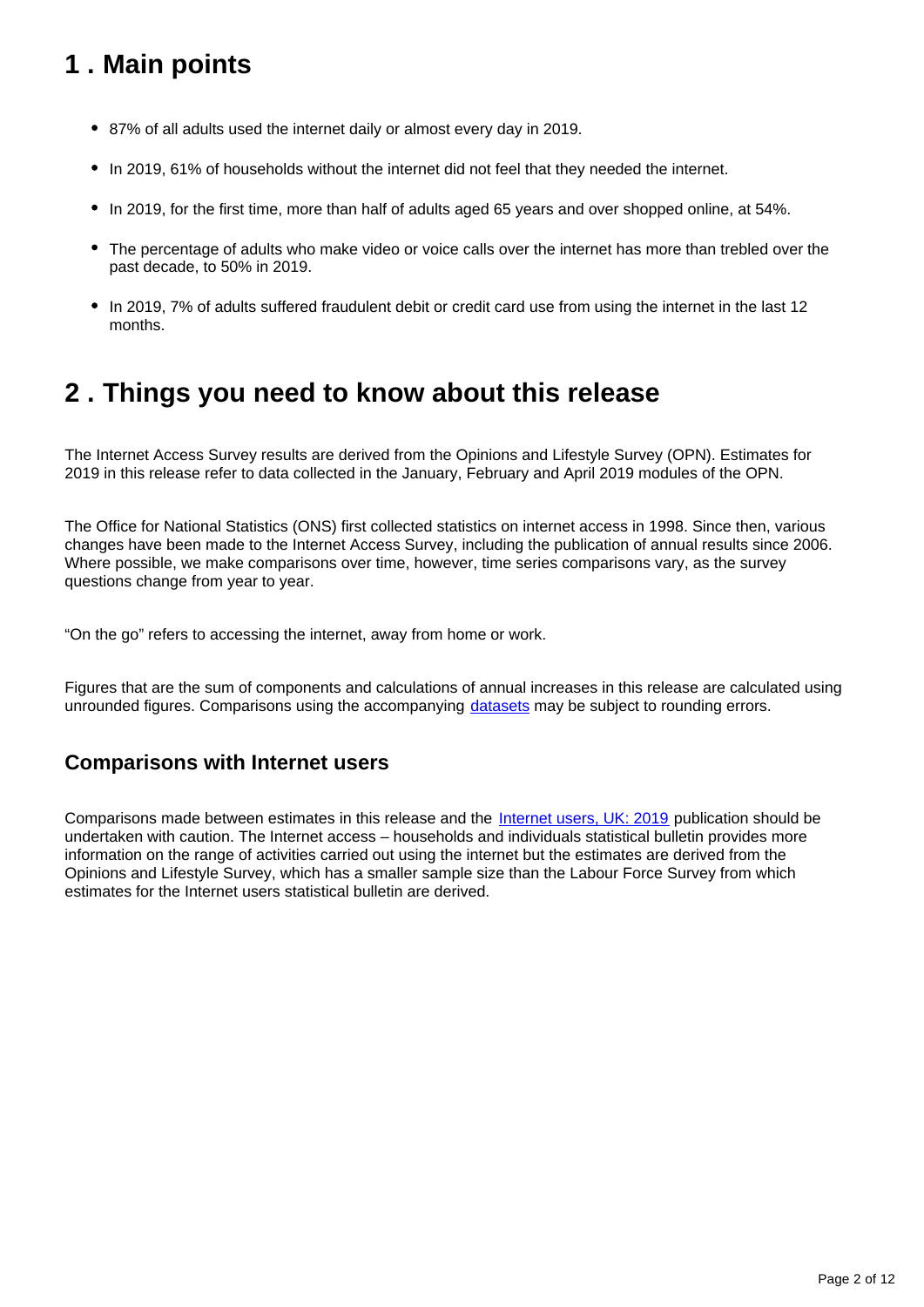### <span id="page-2-0"></span>**3 . Almost two-thirds of households now have mobile broadband access**

#### **Figure 1: While household internet access has risen over the last decade, it has been levelling off in recent years**

**Household internet access, UK and Great Britain, 1998 to 2019**

Figure 1: While 1898 to 2004 Id Grat Britain 2025 to 2018 as risen over the last decade, it has been levelling off in recent years

Household internet access, UK and Great Britain, 1998 to 2019



**Source: Office for National Statistics – Opinions and Lifestyle Survey**

**Notes:**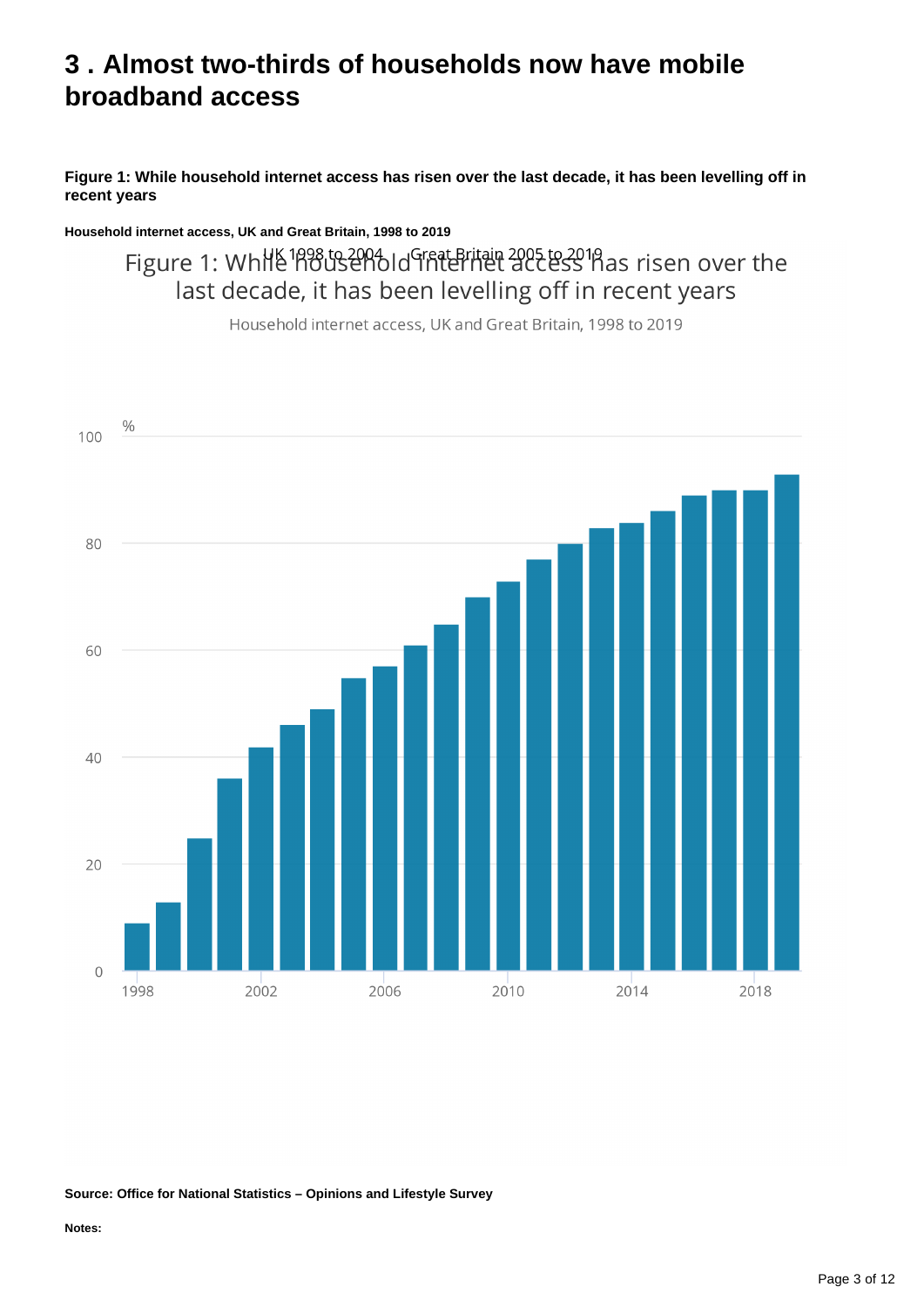- 1. UK estimates from 1998 to 2004. GB estimates from 2005 to 2019.
- 2. Source: Family Expenditure Survey 1998 to 2001; Expenditure and Food Survey 2002 to 2004; Opinions and Lifestyle Survey, formerly known as the Opinions/Omnibus Survey from 2005.
- 3. Estimates were published on a quarterly basis from 1998 to 2004. See Households with Access to the [Internet,](https://webarchive.nationalarchives.gov.uk/20160108062357/http://www.ons.gov.uk/ons/publications/re-reference-tables.html?edition=tcm%3A77-48688) 1998 to 2004.
- 4. 2015 to 2019 estimates relate to January, February and April. Previous estimates relate to January to March, except 1998 which relates to April to June and 2005 which relates to May.
- 5. During 2005, estimates were published at irregular intervals as Topic Based Summaries. These are no longer available on the ONS website.

Of all households in Great Britain, 93% had access to the internet in 2019. This was a rise of 3 percentage points from 2018 and an increase of 23 percentage points in the last decade (Figure 1).

Fixed broadband has continued to be the most popular type of household internet connection since first measured in 2015, with 98% of households with internet access having this type of connection in 2019. However, many households that connect through fixed broadband also connect using mobile broadband while at home, with 64% of households connecting via mobile broadband in 2019.

While almost all households had access to the internet, 7% did not. Most of these did not have access to the internet as they felt that they did not need it, with 61% reporting as such in 2019. Lack of skills and privacy or security concerns were also factors, at 34% and 33% respectively.

### <span id="page-3-0"></span>**4 . 9 in 10 adults use the internet at least weekly**

Of all adults, 87% used the internet daily in 2019, with an additional 4% of adults using it at least weekly but not daily. While there was only a 2 percentage point increase in daily use since 2018, it has risen by 32 percentage points in the last decade.

While almost all adults aged 16 to 44 years used the internet daily or almost every day (99%), the older age groups used it less frequently. This reduced across the older age groups, as 61% of adults aged 65 years and over used the internet daily, while 24% had not used the internet in the last three months (Figure 2).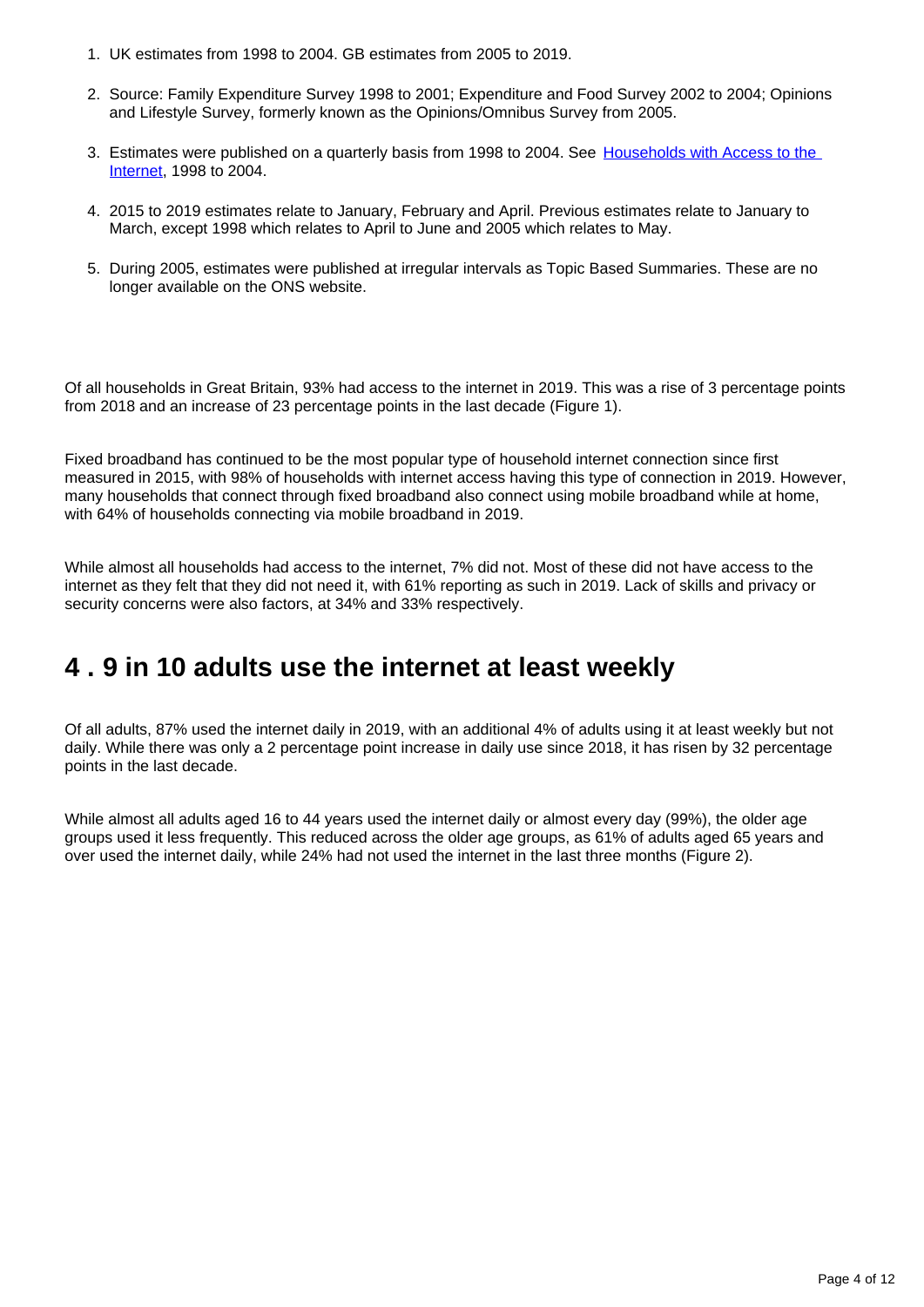#### **Figure 2: There are still many adults aged 55 years and over who have not used the internet in the last three months**

**Internet use within the last three months, Great Britain, 2019**

Figure 2: There are still many adults aged 55 years and over who have not used the internet in the last three months

Internet use within the last three months, Great Britain, 2019



#### **Source: Office for National Statistics – Opinions and Lifestyle Survey**

**Notes:**

1. Base: adults (aged 16 years and over) in Great Britain.

# <span id="page-4-0"></span>**5 . Over 8 out of 10 adults access the internet "on the go"**

Among all adults, 84% had used the internet "on the go" in 2019, using a mobile phone, smartphone, laptop, tablet or handheld device (Figure 3).

In 2019, the most common type of device used to access the internet on the go was a mobile phone or smartphone at 79%. This has risen by 26 percentage points since 2013, from 53%. Other mobile devices were used far less to access the internet on the go, with 39% of adults using a tablet and 36% of adults using a laptop.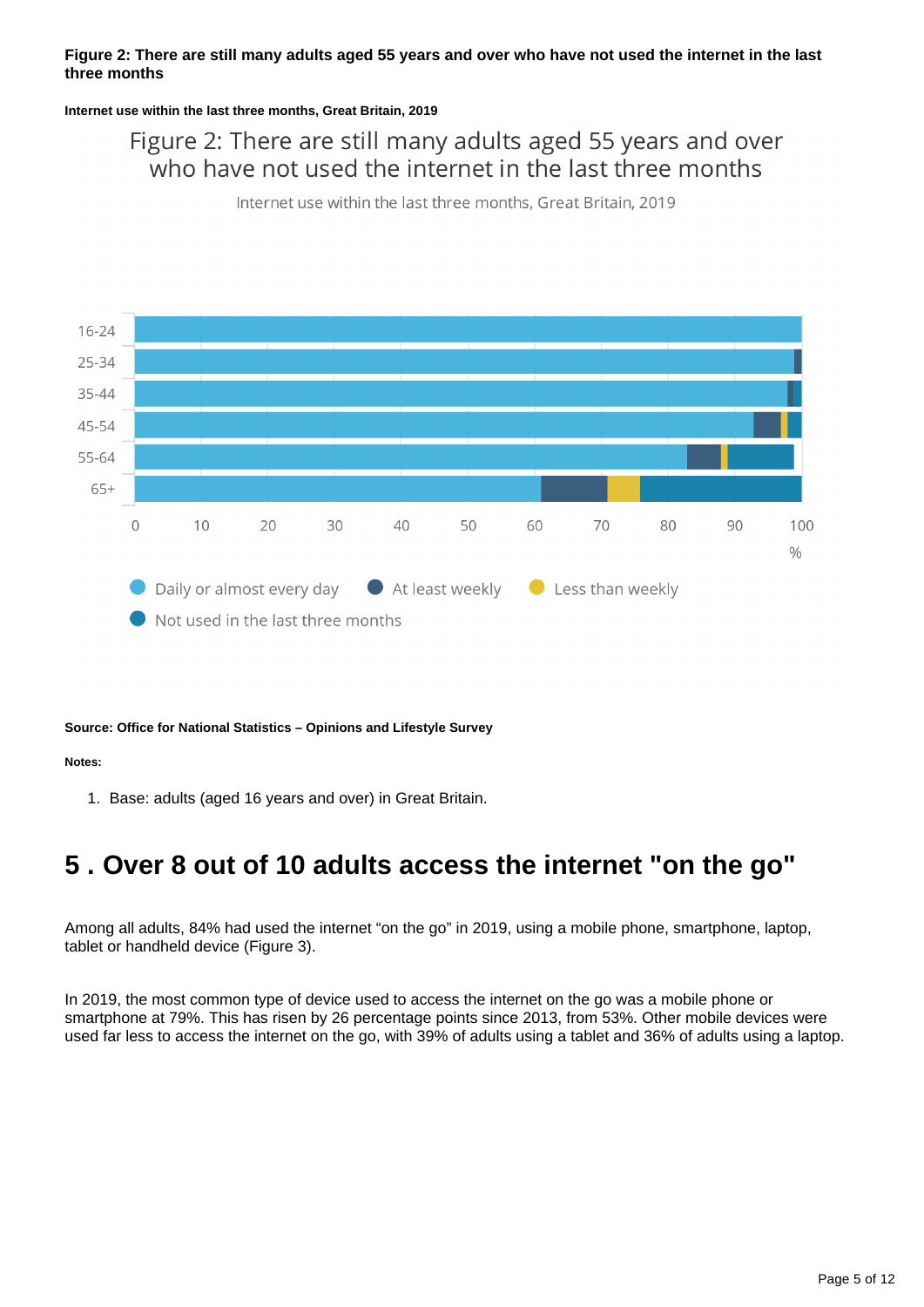#### **Figure 3: Mobile phones and smartphones are by far the most popular devices to access the internet on the go**

#### **Devices used to access the internet on the go within the last three months, Great Britain, 2019**

### Figure 3: Mobile phones and smartphones are by far the most popular devices to access the internet on the go

Devices used to access the internet on the go within the last three months, Great Britain, 2019



**Source: Office for National Statistics – Opinions and Lifestyle Survey**

#### **Notes:**

- 1. Base: adults (aged 16 years and over) in Great Britain.
- 2. "On the go" refers to accessing the internet away from home or work.

### <span id="page-5-0"></span>**6 . Email remains the most common internet activity**

Email was used by 86% of adults in 2019, more than any other internet activity. Other widely used activities included finding information about goods or services (78%), internet banking (73%) and use of instant messaging services such as Skype and WhatsApp (72%).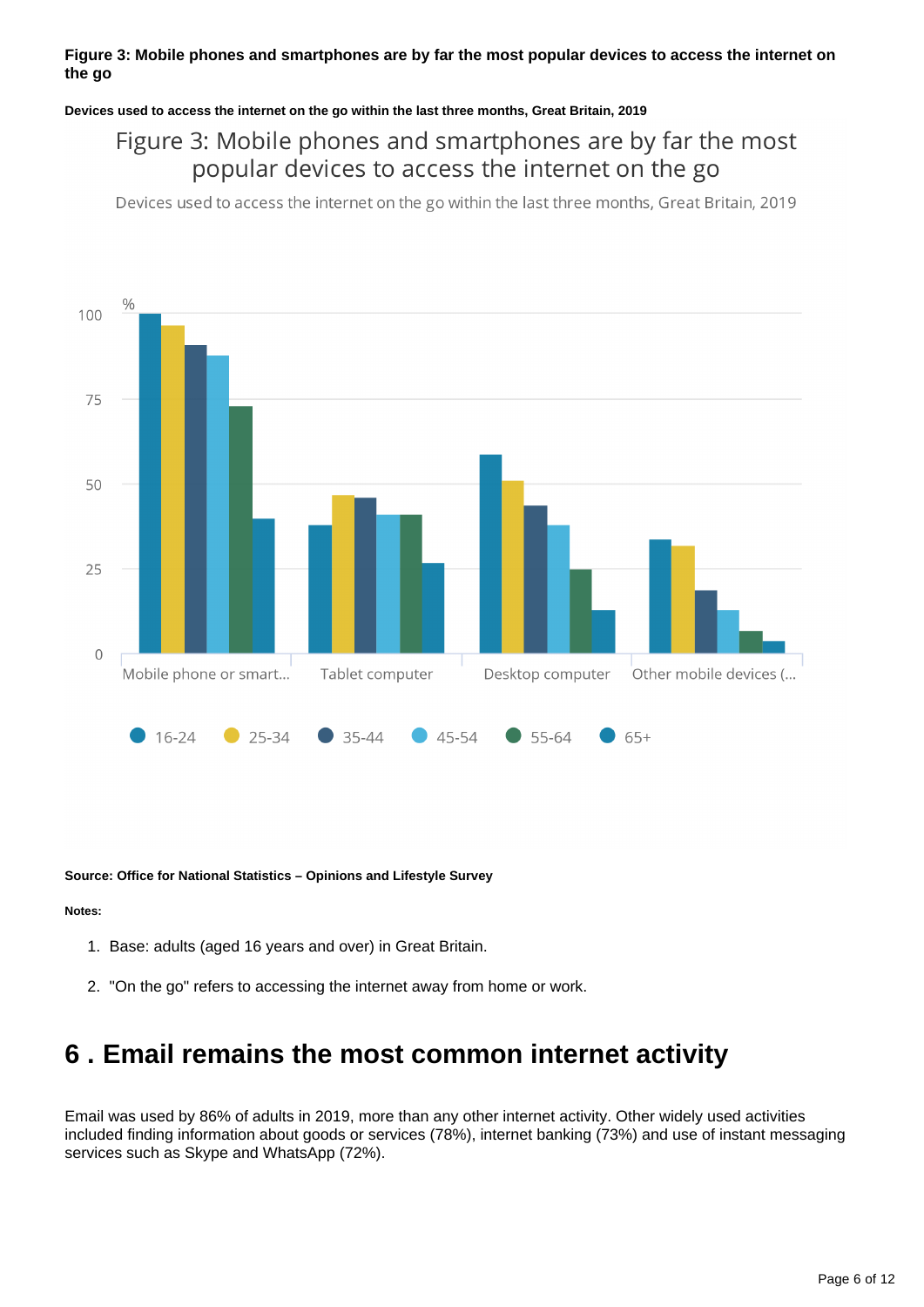There has broadly been growth in the percentage of adults who perform internet activities. Adults looking for health-related information grew from 54% in 2018 to 63% in 2019, while adults listening to music grew to 65% in 2019, up from 58% in 2018. The only activity measured that showed a decrease was uploading created content to a website to be shared, which dropped to 35% of adults in 2019, down from 48% in 2017 when it was last measured.

There were some differences in the activities that men and women carried out over the internet, with a higher percentage of women using it for social networking, compared with men (71% and 64% respectively). Furthermore, 68% of women looked for health-related information online, compared with 59% of men. However, the proportion of men who sold goods or services over the internet was 10 percentage points higher than women, at 34% and 24% respectively.

The percentage of adults making voice or video calls using the internet more than trebled over the past decade, rising from 16% in 2009, to 50% in 2019. With high street bank closures continuing to rise, internet banking has also shown a large percentage point increase, rising by 32 percentage points since 2009 (Figure 4).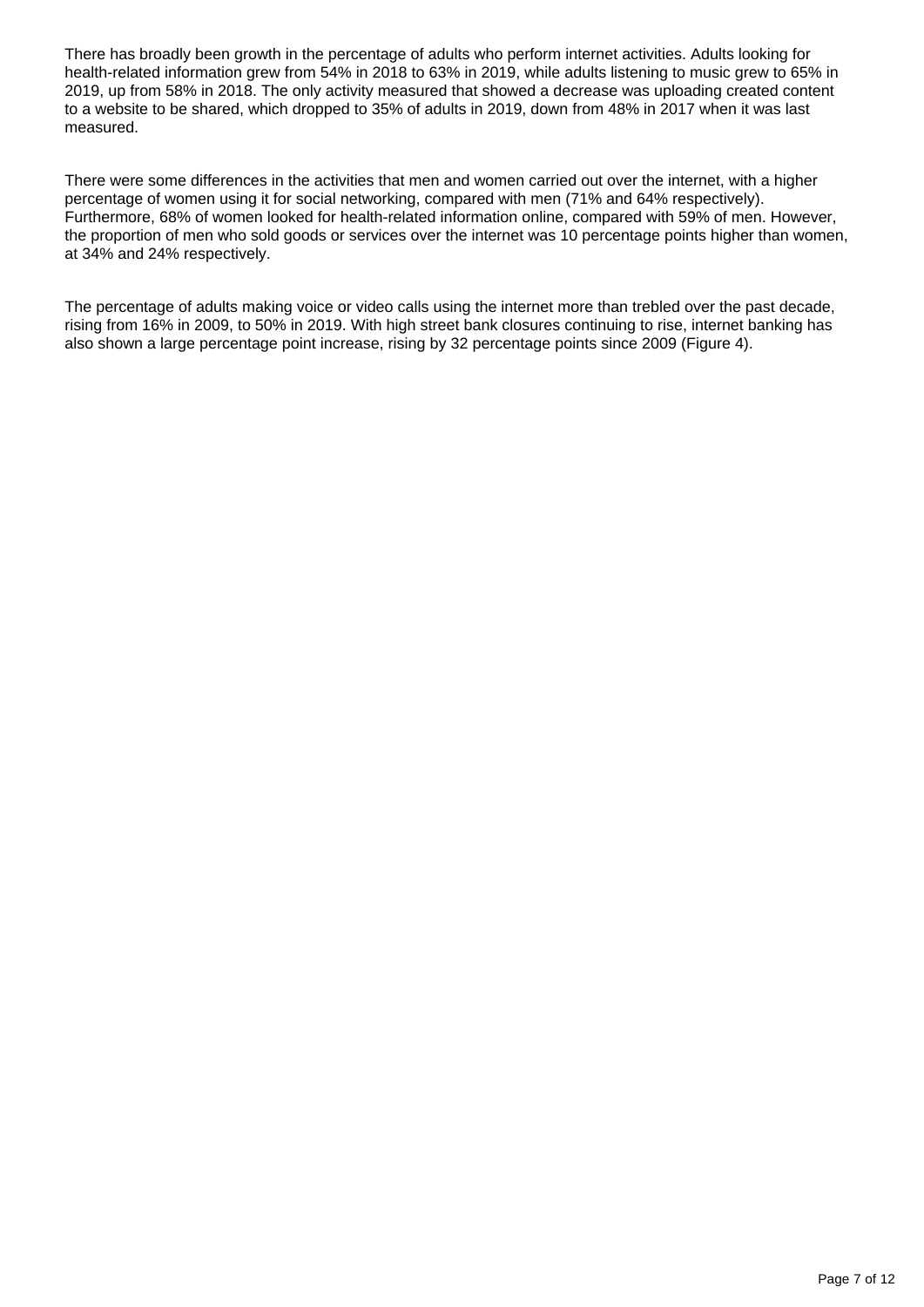#### **Internet activities within the last three months, Great Britain, 2009 and 2019**

### Figure 4: Other internet activities have been catching up with sending emails over the last decade

Internet activities within the last three months, Great Britain, 2009 and 2019



**Source: Office for National Statistics – Opinions and Lifestyle Survey**

#### **Notes:**

1. Base: adults (aged 16 years and over) in Great Britain.

## <span id="page-7-0"></span>**7 . Over half of all adults aged 65 years and over are now online shoppers**

In 2019, among all adults, 82% bought goods or services online in the last 12 months, an increase of 5 percentage points since 2018. This is seen mainly in adults aged 35 years and over, with a 6 percentage point increase since 2018. In comparison, there was little change in adults aged under 35 years who shopped online, at 1 percentage point since 2018. At 54% in 2019, this was the first time that over half of adults aged 65 years and over were online shoppers.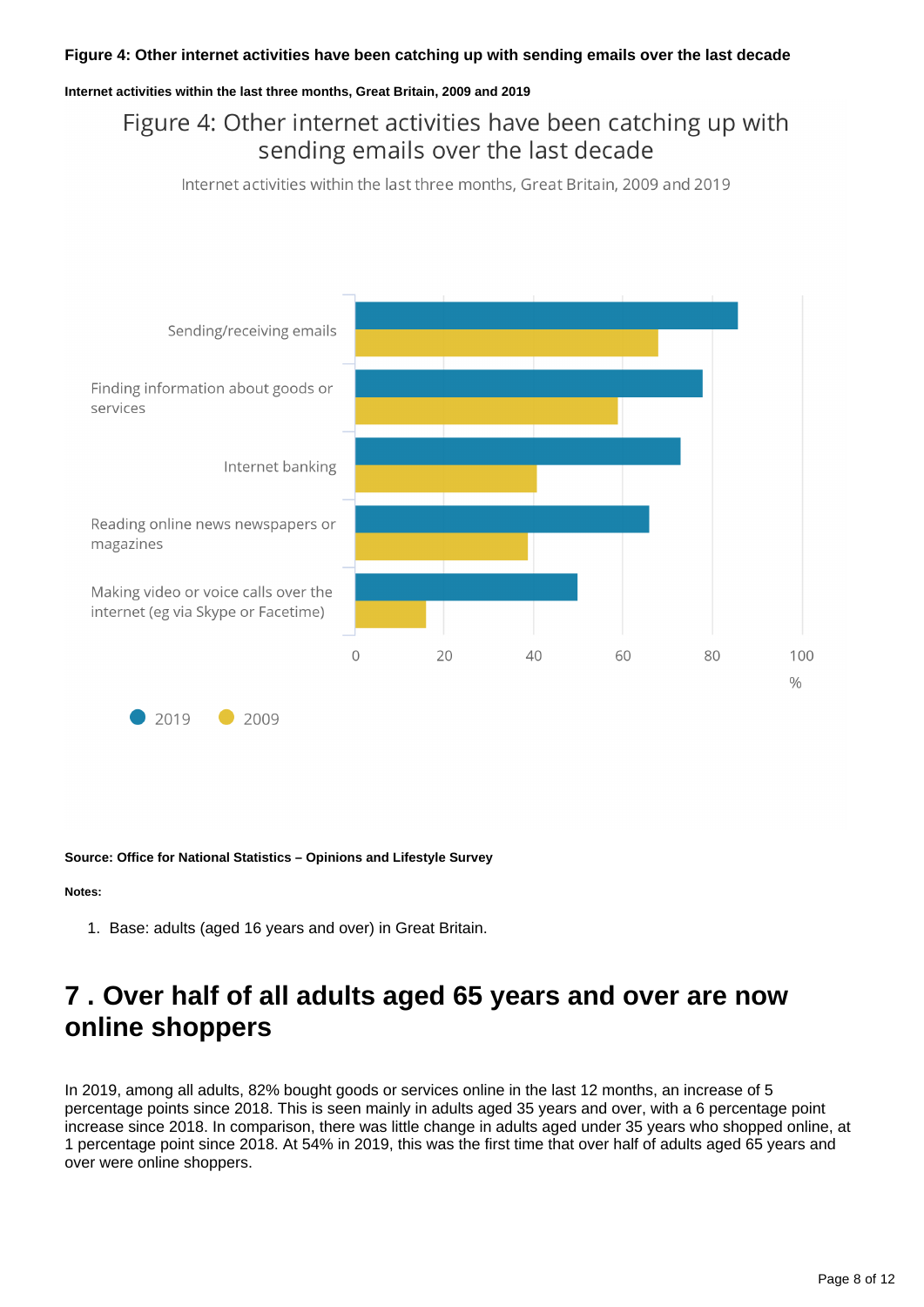Adults who shopped online were most likely to purchase 11 or more times in the last three months, as 35% of adults who shopped online fell into this category (Figure 5). This can also be seen in all age categories for adults aged between 16 and 64 years. Adults aged 65 years and over, however, did not shop online as much, with only 14% of adults in this age category purchasing 11 or more times online within the last three months. Instead, adults aged 65 years and over were most likely to purchase between three and five times (35%).

In 2019, of adult internet shoppers, 44% spent between £100 and £499 in the last three months. In comparison, 15% spent more than £1,000 in the last three months, while 9% spent less than £50.

Clothes or sports goods remained the most popular online purchase in 2019, bought by 60% of all adults. Household goods were the next most popular item (49%), followed by tickets for events (44%) (Figure 6).

There were some differences in the online shopping habits of men and women. More women purchased clothes or sports goods online compared with men (64% and 56% respectively). However, 42% of men purchased electronic equipment, 34% purchased video games software and other computer software and 21% purchased computer hardware. This compares with 26%, 17% and 8% of women respectively.

The percentage of disabled adult internet shoppers was lower than those who were not disabled, at 73% and 85% respectively. However, spending patterns between disabled and non-disabled adults showed little difference.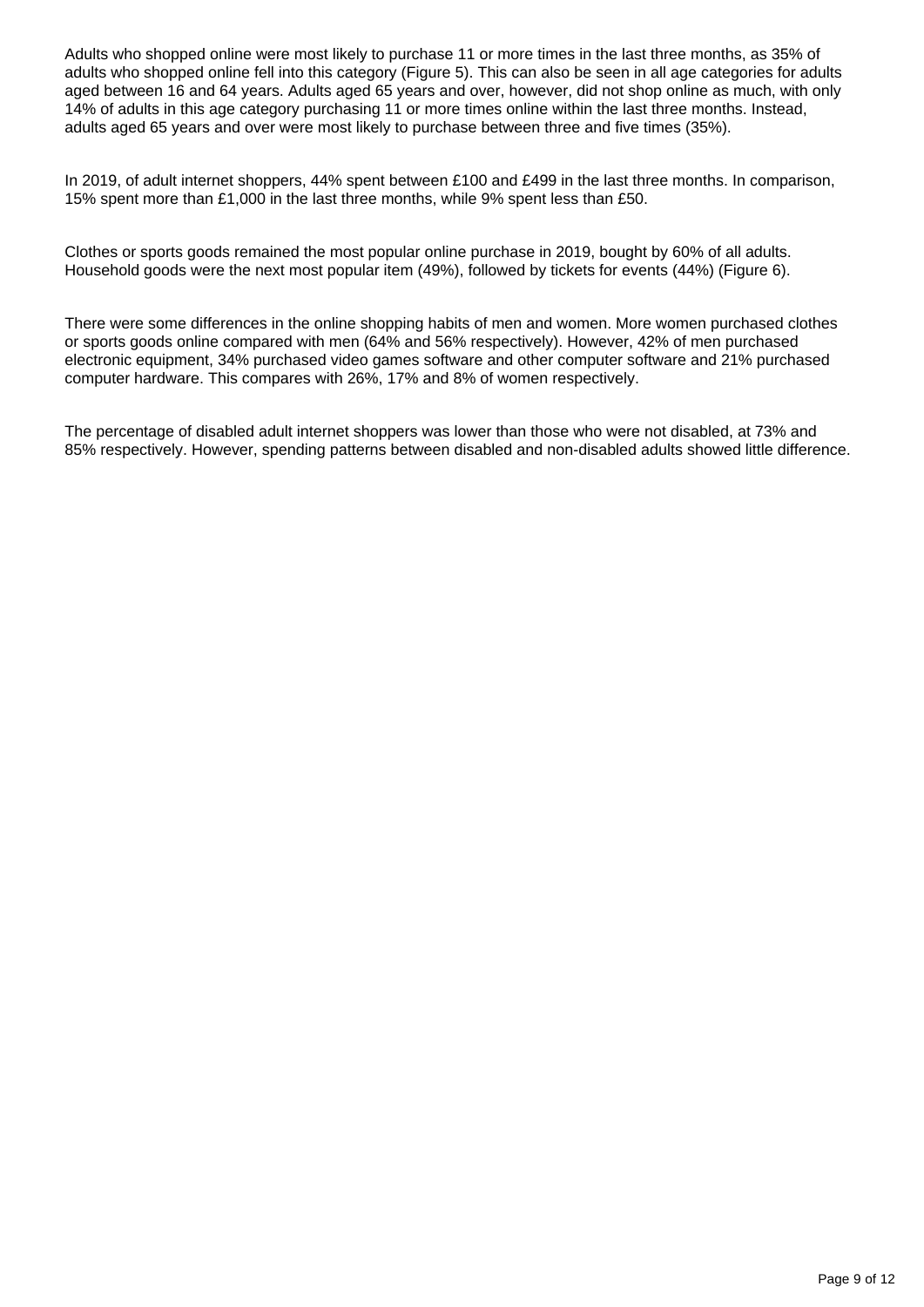#### **Figure 5: Adults were most likely to purchase online 11 or more times in the last three months, except for those aged 65 years and over**

#### **Frequency of online shopping in the last three months, Great Britain, 2019**

### Figure 5: Adults were most likely to purchase online 11 or more times in the last three months, except for those aged 65 years and over

Frequency of online shopping in the last three months, Great Britain, 2019



#### **Source: Office for National Statistics – Opinions and Lifestyle Survey**

#### **Notes:**

1. Base: adults (aged 16 years and over) in Great Britain who purchased via the internet in the last three months.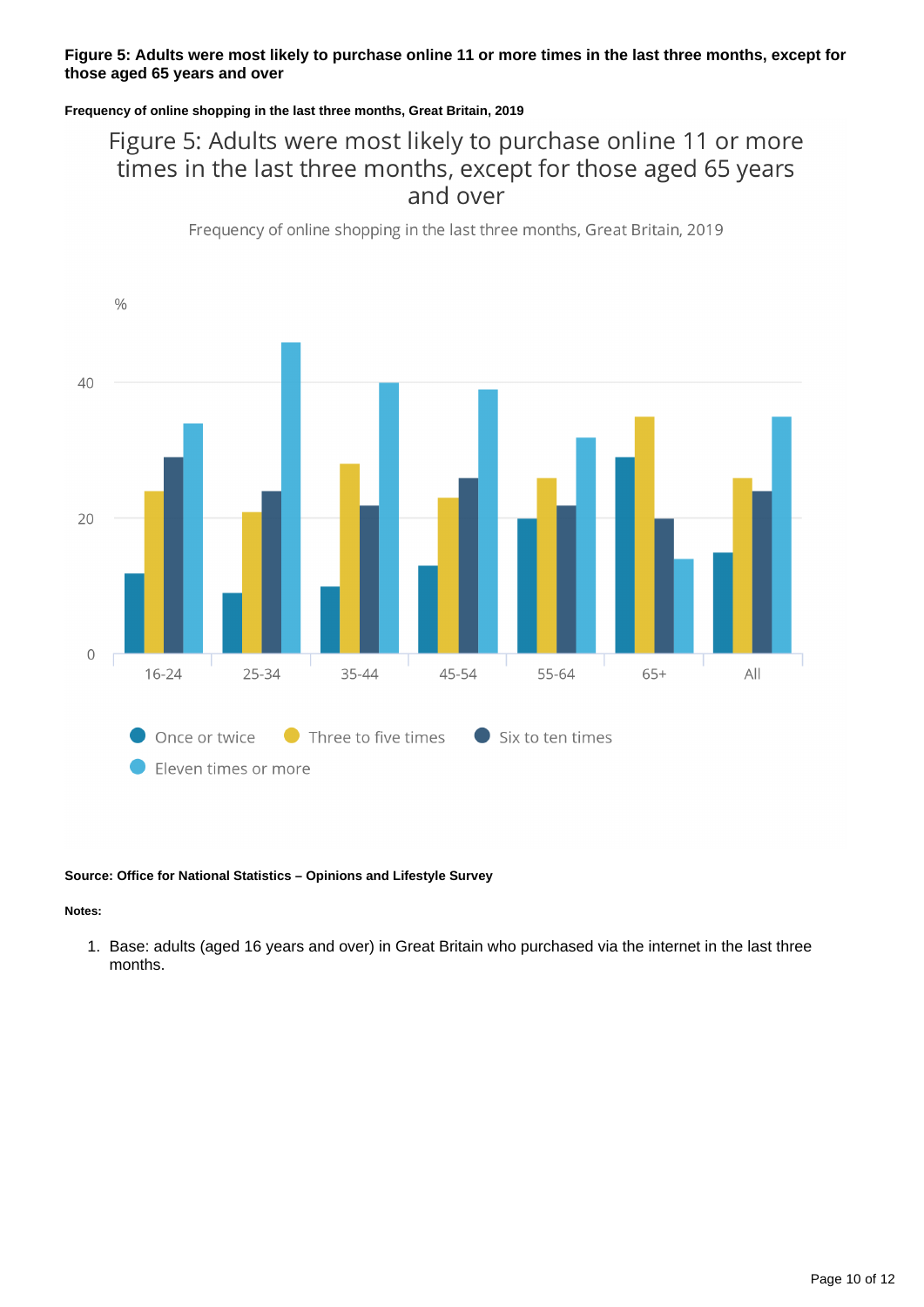#### **Figure 6: Clothes and sports goods were the most popular internet purchases for almost all age groups**

#### **Internet purchases within the last three months, Great Britain, 2019**

### Figure 6: Clothes and sports goods were the most popular internet purchases for almost all age groups

Internet purchases within the last three months, Great Britain, 2019



#### **Source: Office for National Statistics – Opinions and Lifestyle Survey**

#### **Notes:**

1. Base: adults (aged 16 years and over) in Great Britain.

The proportion of adults purchasing from UK sellers reached 90% in 2019 and has been consistently higher than the proportion who purchased from other countries. However, the percentage who purchased from other EU countries has risen from 17% in 2009 to 33% in 2019. Similarly, the proportion purchasing from the rest of the world has also increased, from 18% in 2009 to 39% in 2019.

Of those adults who did not shop online within the last 12 months, the most popular reason given was a preference to shop in person, at 83% in 2019. Other reasons for not shopping online included privacy and security concerns (43%) and uncertainty about how to shop online (31%).